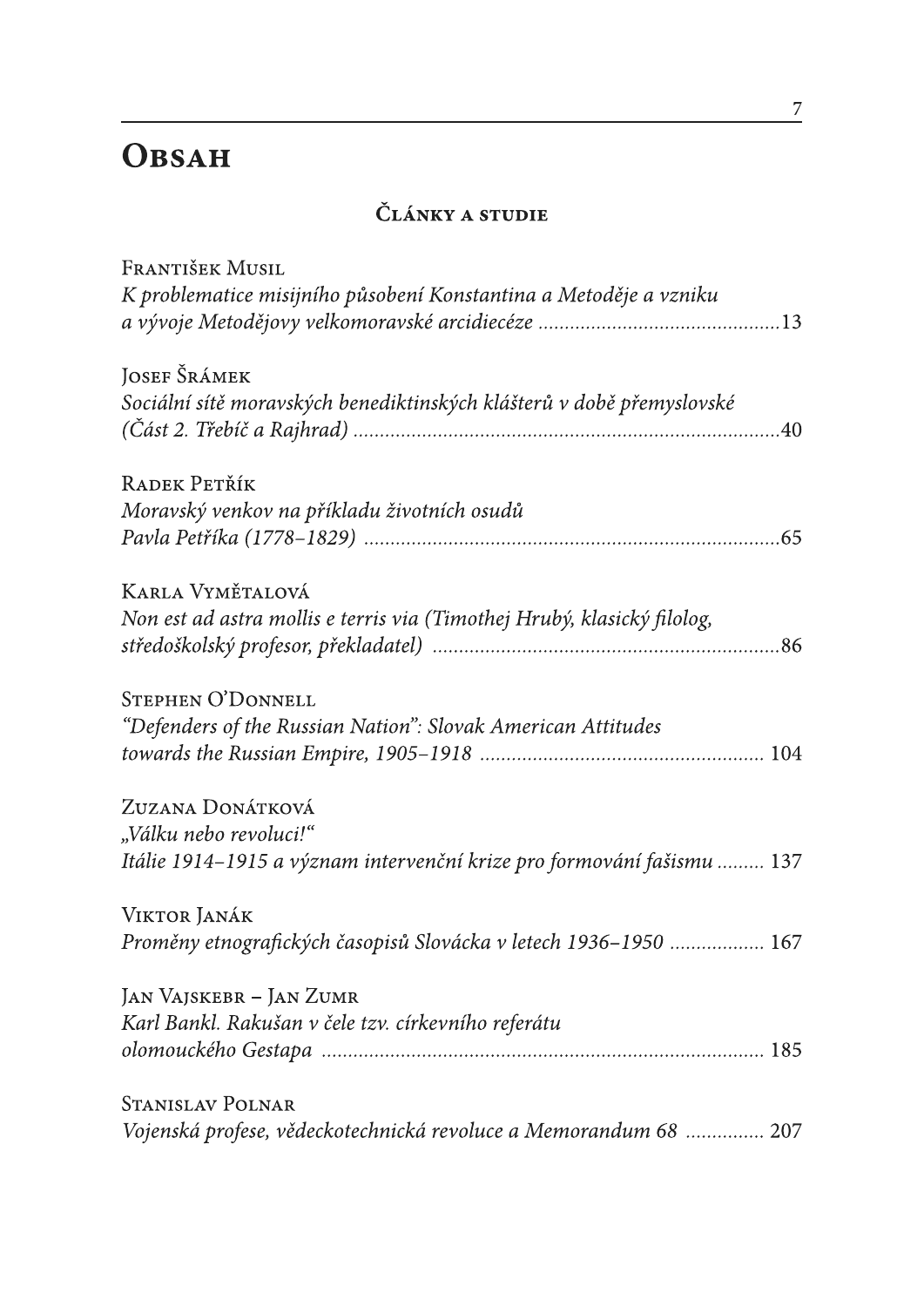| MIROSLAV ŠEPTÁK                                                    |  |  |  |
|--------------------------------------------------------------------|--|--|--|
|                                                                    |  |  |  |
| <b>KAREL PUČELÍK</b>                                               |  |  |  |
| Konec "piva a sendvičů". Odbory v britské politice                 |  |  |  |
|                                                                    |  |  |  |
| <b>RECENZE</b>                                                     |  |  |  |
| VLADIMÍR P. POLÁCH                                                 |  |  |  |
| Věk Sturlungů. Ságy o Islandu 13. století.                         |  |  |  |
| Překlad, studie a komentář Lucie Korecká                           |  |  |  |
| Univerzita Karlova, Filozofická fakulta, Praha 2020, 458 s.  258   |  |  |  |
| <b>MICHAL NGUYEN</b>                                               |  |  |  |
| Rychnová, Lucie:                                                   |  |  |  |
| František Josef Šlik a česká barokní krajina.                      |  |  |  |
| Život šlechtice na východočeském venkově                           |  |  |  |
|                                                                    |  |  |  |
| MARCELA HENNLICHOVÁ                                                |  |  |  |
| Dupilet, Alexandre:                                                |  |  |  |
| Le Régent. Philippe d'Orléans, l'héritier du Roi-Soleil            |  |  |  |
|                                                                    |  |  |  |
| JOSEF ŠRÁMEK                                                       |  |  |  |
| Luňáček, Jiří:                                                     |  |  |  |
| Rakouské vojenské zdravotnictví za napoleonských válek.            |  |  |  |
| K činnosti hlavních polních nemocnic na Moravě v letech 1813–1814  |  |  |  |
| Vydavatelství Filozofické fakulty Univerzity Palackého v Olomouci, |  |  |  |
|                                                                    |  |  |  |
| <b>VOLODYMYR BUREHA</b>                                            |  |  |  |
| Marek, Pavel:                                                      |  |  |  |
| Biskup Gorazd (Pavlík).                                            |  |  |  |
| Životní příběh hledání ideální církve pro 20. století              |  |  |  |
| Univerzita Palackého v Olomouci, Olomouc 2019, 698 s.  277         |  |  |  |

 $\frac{8}{1}$